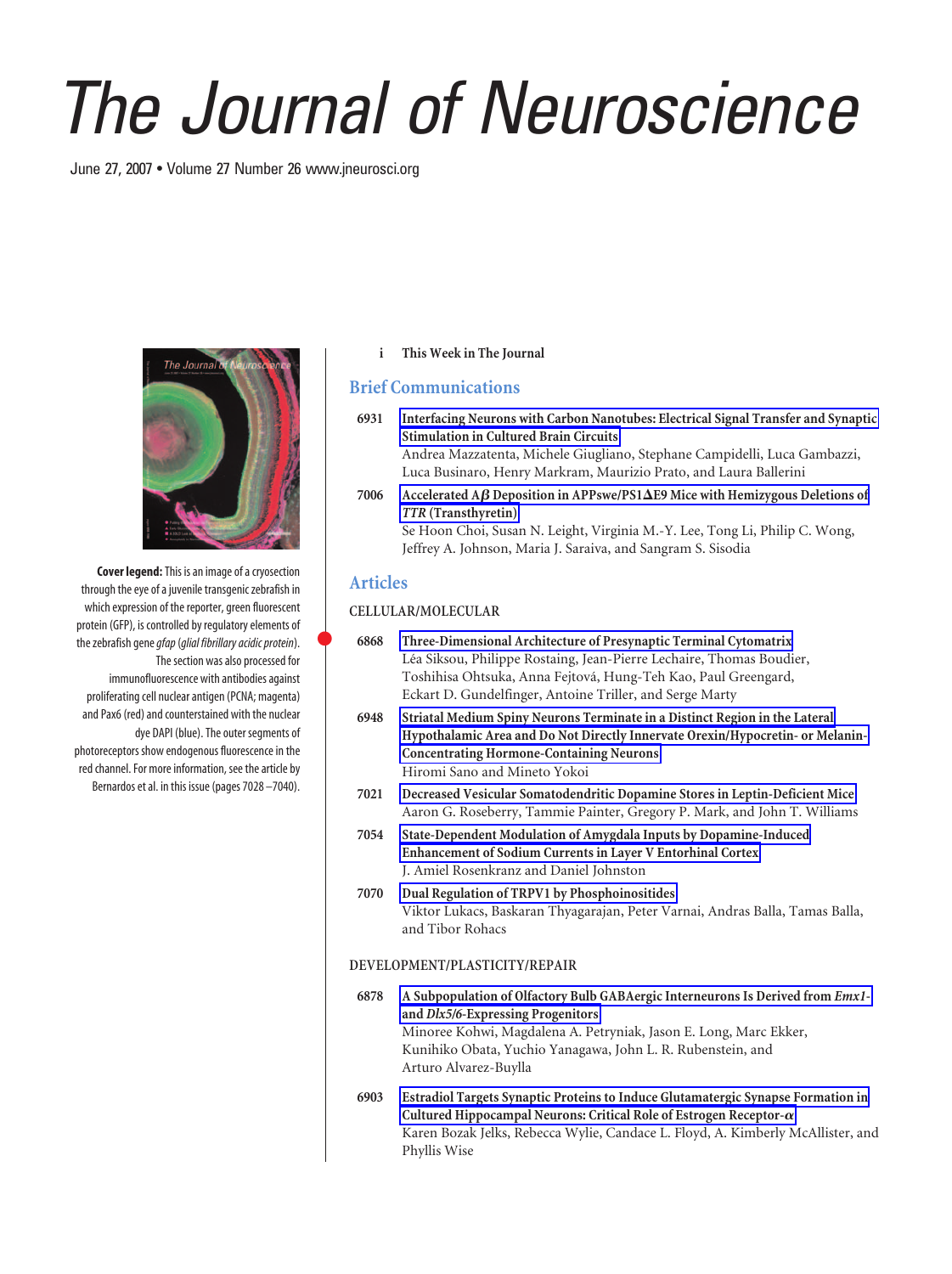| 7028 | Late-Stage Neuronal Progenitors in the Retina Are Radial Müller Glia That Function<br>as Retinal Stem Cells<br>Rebecca L. Bernardos, Linda K. Barthel, Jason R. Meyers, and Pamela A. Raymond                                                                                                                                                                                                                          |
|------|------------------------------------------------------------------------------------------------------------------------------------------------------------------------------------------------------------------------------------------------------------------------------------------------------------------------------------------------------------------------------------------------------------------------|
| 7041 | Maternal Exposure to Low Levels of Corticosterone during Lactation Protects the<br>Adult Offspring against Ischemic Brain Damage<br>Paola Casolini, Maria Rosaria Domenici, Carlo Cinque,<br>Giovanni Sebastiano Alemà, Valentina Chiodi, Mariangela Galluzzo,<br>Marco Musumeci, Jerome Mairesse, Anna Rita Zuena, Patrizia Matteucci,<br>Giuseppe Marano, Stefania Maccari, Ferdinando Nicoletti, and Assia Catalani |
|      | BEHAVIORAL/SYSTEMS/COGNITIVE                                                                                                                                                                                                                                                                                                                                                                                           |
| 6892 | Neural Interpretation of Blood Oxygenation Level-Dependent fMRI Maps at<br><b>Submillimeter Columnar Resolution</b><br>Chan-Hong Moon, Mitsuhiro Fukuda, Sung-Hong Park, and Seong-Gi Kim                                                                                                                                                                                                                              |
| 6923 | Lateral Habenula Stimulation Inhibits Rat Midbrain Dopamine Neurons through a<br><b>GABA</b> <sub>A</sub> Receptor-Mediated Mechanism<br>Huifang Ji and Paul D. Shepard                                                                                                                                                                                                                                                |
| 6937 | Role of Cannabinoid Type 1 Receptors in Locomotor Activity and Striatal Signaling in<br><b>Response to Psychostimulants</b><br>Anne-Gaëlle Corbillé, Emmanuel Valjent, Giovanni Marsicano, Catherine Ledent,<br>Beat Lutz, Denis Hervé, and Jean-Antoine Girault                                                                                                                                                       |
| 6956 | Serotonin Activates the Hypothalamic-Pituitary-Adrenal Axis via Serotonin 2C<br><b>Receptor Stimulation</b><br>Lora K. Heisler, Nina Pronchuk, Katsunori Nonogaki, Ligang Zhou, Jacob Raber,<br>Loraine Tung, Giles S. H. Yeo, Stephen O'Rahilly, William F. Colmers,                                                                                                                                                  |
| 6984 | Joel K. Elmquist, and Laurence H. Tecott<br>Humans Trade Off Viewing Time and Movement Duration to Improve Visuomotor<br><b>Accuracy in a Fast Reaching Task</b><br>Peter W. Battaglia and Paul R. Schrater                                                                                                                                                                                                            |
| 7047 | Activity in the Posterior Parietal Cortex Mediates Visual Dominance over Kinesthesia<br>Nobuhiro Hagura, Tomohiko Takei, Satoshi Hirose, Yu Aramaki,<br>Michikazu Matsumura, Norihiro Sadato, and Eiichi Naito                                                                                                                                                                                                         |
|      | NEUROBIOLOGY OF DISEASE                                                                                                                                                                                                                                                                                                                                                                                                |
| 6859 | Aneuploidy and DNA Replication in the Normal Human Brain and Alzheimer's<br><b>Disease</b><br>Birgit Mosch, Markus Morawski, Anja Mittag, Dominik Lenz, Attila Tarnok, and<br>Thomas Arendt                                                                                                                                                                                                                            |
| 6914 | Iron and Paraquat as Synergistic Environmental Risk Factors in Sporadic Parkinson's<br>Disease Accelerate Age-Related Neurodegeneration<br>Jun Peng, Li Peng, Fang Feng Stevenson, Susan R. Doctrow, and Julie K. Andersen                                                                                                                                                                                             |
| 6965 | A Bovine Prion Acquires an Epidemic Bovine Spongiform Encephalopathy Strain-<br>Like Phenotype on Interspecies Transmission<br>Vincent Béringue, Olivier Andréoletti, Annick Le Dur, Rachid Essalmani,<br>Jean-Luc Vilotte, Caroline Lacroux, Fabienne Reine, Laëtitia Herzog,<br>Anne-Gaëlle Biacabé, Thierry Baron, Maria Caramelli, Cristina Casalone, and<br>Hubert Laude                                          |
| 6972 | Widespread Disruption of Repressor Element-1 Silencing Transcription Factor/Neuron-<br>Restrictive Silencer Factor Occupancy at Its Target Genes in Huntington's Disease<br>Chiara Zuccato, Nikolai Belyaev, Paola Conforti, Lezanne Ooi, Marzia Tartari,<br>Evangelia Papadimou, Marcy MacDonald, Elisa Fossale, Scott Zeitlin,<br>Noel Buckley, and Elena Cattaneo                                                   |
|      |                                                                                                                                                                                                                                                                                                                                                                                                                        |